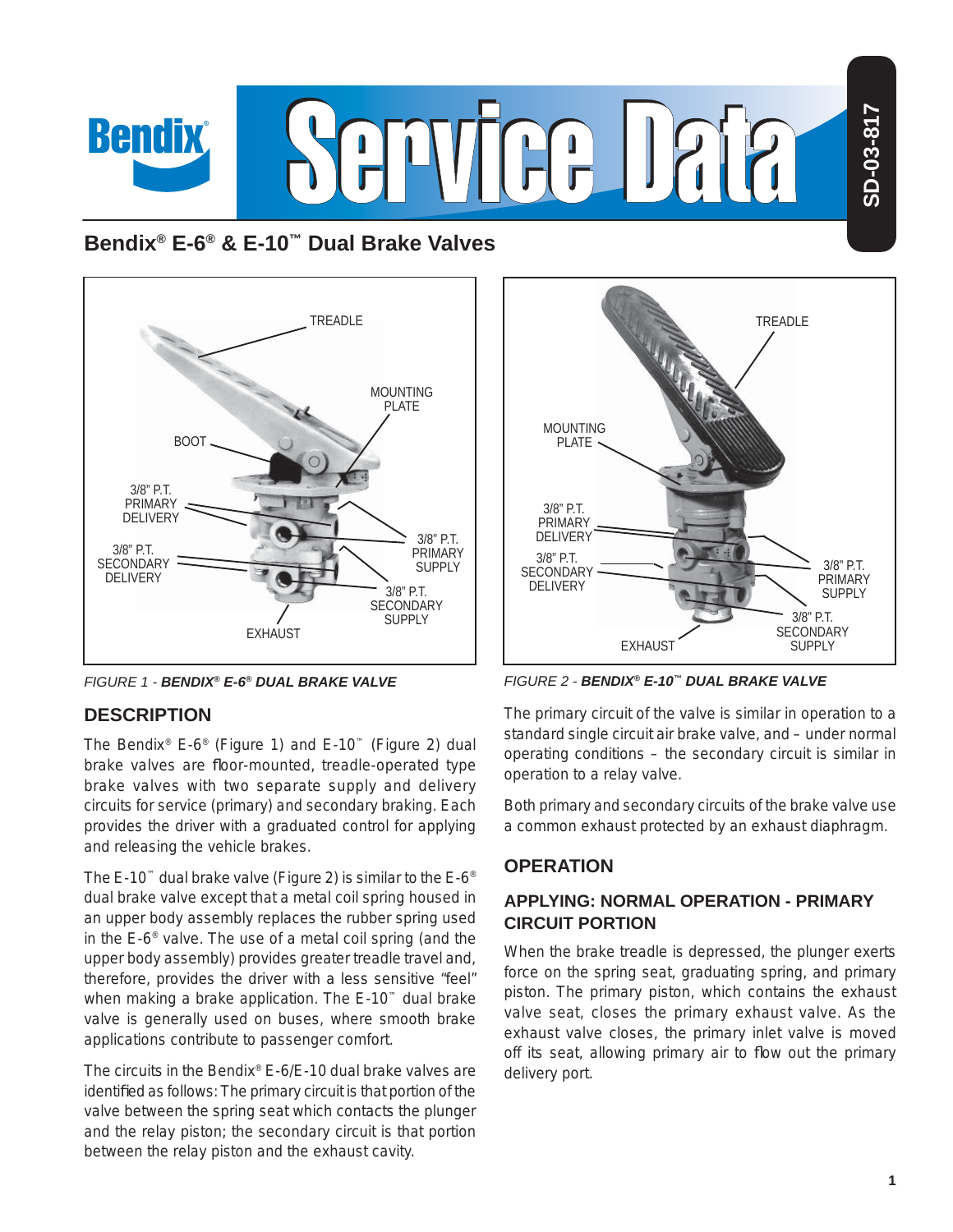

*FIGURE 3 - BENDIX® E-6® DUAL BRAKE VALVE SECTIONAL DIAGRAM*

#### **APPLYING: NORMAL OPERATION - SECONDARY CIRCUIT**

When the primary inlet valve is moved off its seat, air is permitted to pass through the bleed passage and enters the relay piston cavity. The air pressure moves the relay piston, which contains the exhaust seat, and closes the secondary exhaust valve. As the secondary exhaust valve closes, the secondary inlet valve is moved off its seat allowing the secondary air to flow out the secondary delivery port. Because of the small volume of air required to move the relay piston, action of the secondary circuit of the valve is almost simultaneous with the primary circuit portion.

#### **APPLYING: LOSS OF AIR IN THE SECONDARY CIRCUIT**

Should air be lost in the secondary circuit, the primary circuit will continue to function as described above under *Normal Operation: Primary Circuit Portion.*

#### **APPLYING: LOSS OF AIR IN THE PRIMARY CIRCUIT**

Should air be lost in the primary circuit, the function will be as follows: as the brake treadle is depressed – and no air pressure is present in the primary circuit supply and



*FIGURE 4 - BENDIX® E-10™ DUAL BRAKE VALVE SECTIONAL DIAGRAM*

delivery ports – the primary piston will mechanically move the relay piston, allowing the piston to close the secondary exhaust valve and open the secondary inlet valve, allowing air to flow out the secondary delivery port.

### **BALANCED: PRIMARY CIRCUIT**

When the primary delivery pressure acting on the piston equals the mechanical force of the brake pedal application, the primary piston will move and the primary inlet valve will close, stopping further flow of air from the primary supply line through the valve. The exhaust valve remains closed, preventing any escape of air through the exhaust port.

### **BALANCED: SECONDARY CIRCUIT**

When the air pressure on the secondary side of the relay piston approaches that being delivered on the primary side of the relay piston, the relay piston moves, closing the secondary inlet valve and stopping further flow of air from the supply line through the valve. The exhaust remains closed as the secondary delivery pressure balances the primary delivery pressure.

When applications in the graduating range are made, a balanced position in the primary circuit is reached as the air pressure on the delivery side of the primary piston equals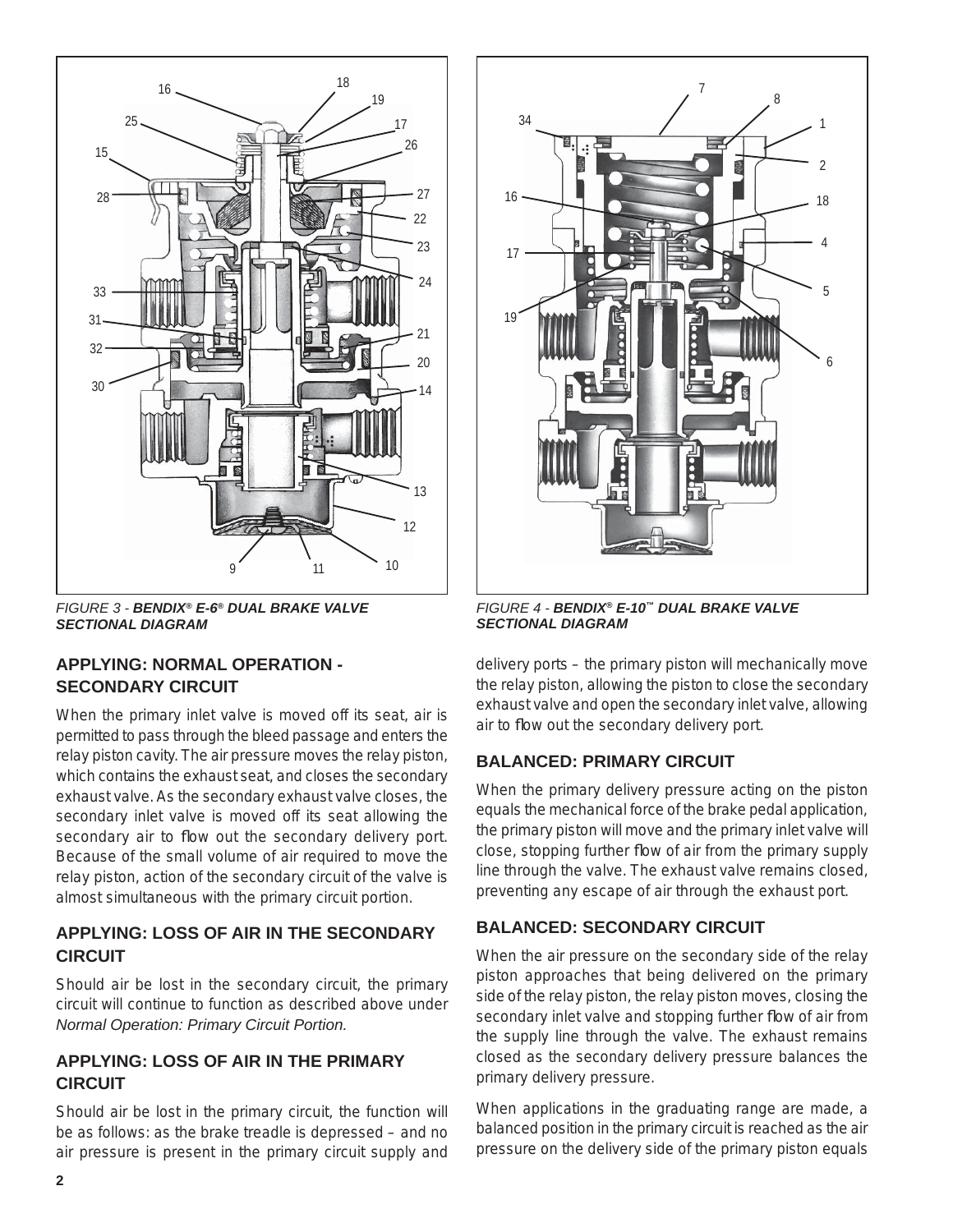the effort exerted by the driver's foot on the treadle. A balanced position in the secondary portion is reached when air pressure on the secondary side of the relay piston closely approaches the air pressure on the primary side of the relay piston.

When the brake treadle is fully depressed, both the primary and secondary inlet valves remain open and full reservoir pressure is delivered to the actuators.

#### **RELEASING: PRIMARY CIRCUIT**

With the brake treadle released, mechanical force is removed from the spring seat, graduating spring, and primary piston. Air pressure and spring load moves the primary piston, opening the primary exhaust valve, allowing air pressure in the primary delivery line to exhaust out the exhaust port.

#### **RELEASING: SECONDARY CIRCUIT**

With the brake treadle released, air is exhausted from the primary circuit side of the relay piston. Air pressure and spring load move the relay piston, opening the secondary exhaust valve allowing air pressure in the secondary delivery line to exhaust out the exhaust port.

#### **PREVENTIVE MAINTENANCE**

**Important:** Review the Bendix® Warranty Policy before performing any intrusive maintenance procedures. A warranty may be voided if intrusive maintenance is performed during the warranty period.

No two vehicles operate under identical conditions, as a result, maintenance intervals may vary. Experience is a valuable guide in determining the best maintenance interval for air brake system components. At a minimum, the Bendix® E-6®/E-10™ valves should be inspected every 6 months or 1500 operating hours, whichever comes first, for proper operation. Should the E-6®/E-10™ valves not meet the elements of the operational tests noted in this document, further investigation and service of the valve may be required.

Visually check for physical damage to the brake valve such as broken air lines and broken or missing parts.

#### **Every three (3) months, 25,000 miles, or 900 operating hours:**

Clean any accumulated dirt, gravel, or foreign material away from the heel of the treadle, plunger boot, and mounting plate.

Lubricate the treadle roller, roller pin, and hinge pin, with Barium grease per BW-204-M (Bendix part 246671).

Check the rubber plunger boot for cracks, holes or deterioration and replace if necessary. Also, check mounting plate and treadle for integrity.

Apply a thin layer of Barium grease, per BW-204-M (Bendix part 246671), between plunger and mounting plate – **do not over oil!**



*FIGURE 5 - TYPICAL PIPING SCHEMATIC*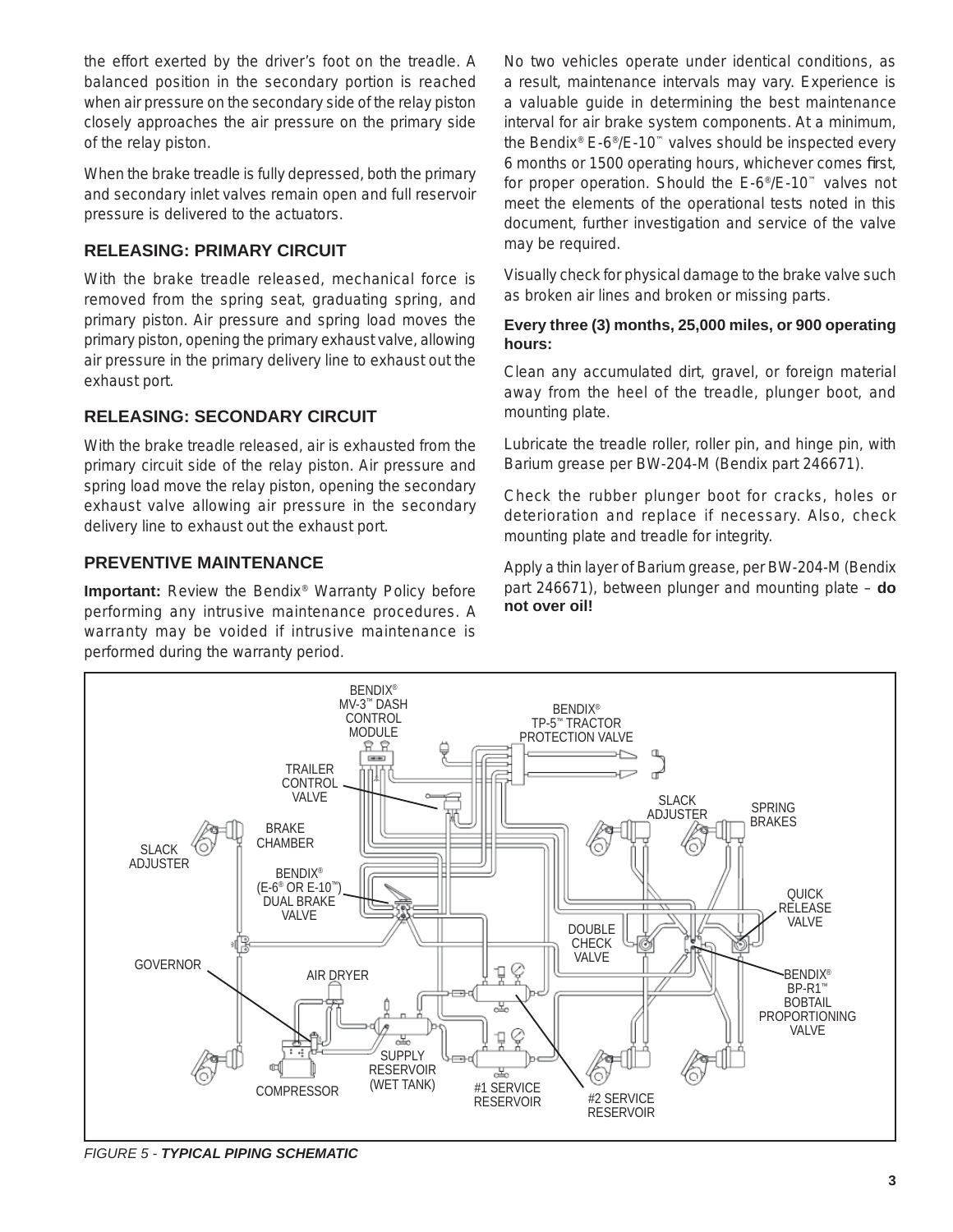## **SERVICE CHECKS**

### **OPERATING CHECK**

Check the delivery pressure of both primary and secondary circuits using accurate test gauges. Depress the treadle to several positions between the fully released and fully applied positions, and check the delivered pressure on the test gauges to see that it varies equally and proportionately with the movement of the brake pedal.

After a full application is released, the reading on the test gauges should fall off to zero promptly. It should be noted that the primary and secondary delivery pressures may vary by up to 5 psi for standard valves or up to 7.5 psi for high differential valves with both supply reservoirs at the same pressure. This is normal for this valve.

Important: A change in vehicle braking characteristics or a low pressure warning may indicate a malfunction in one or the other brake circuit, and although the vehicle air brake system may continue to function, the vehicle should not be operated until the necessary repairs have been made and both braking circuits, including the pneumatic and mechanical devices, are operating normally. Always check the vehicle brake system for proper operation after performing brake work and before returning the vehicle to service.

### **LEAKAGE CHECK**

- 1. Make and hold a high pressure (80 psi) application.
- 2. Coat the exhaust port and body of the brake valve with a soap solution.
- 3. Leakage permitted is a 1" bubble in 3 seconds. If the brake valve does not function as described above or leakage is excessive, it is recommended that it be replaced with a new or remanufactured unit, or repaired with genuine Bendix® parts available at authorized Bendix® parts outlets.

#### **REMOVAL**

- 1. Check the vehicle wheels or park the vehicle by mechanical means. Drain all air system reservoirs.
- 2. Identify and disconnect all supply and delivery lines at the brake valve.
- 3. Remove the brake valve and treadle assembly from the vehicle by removing the three cap screws on the outer bolt circle of the mounting plate. The basic brake valve alone can be removed by removing the three cap screws on the inner bolt circle.

### **DISASSEMBLY (Figures 3 and 4)**

1. If the entire brake valve and treadle assembly was removed from the vehicle, remove the three cap screws securing the treadle assembly to the basic brake valve.

- 2. Remove the screw (9) securing the exhaust diaphragm (10) and washer (11) to the exhaust cover (12).
- 3. Remove the four screws that secure the exhaust cover (12) to the lower body.
- 4. Remove the Secondary inlet and exhaust valve assembly (13) from the lower body.
- 5. Remove the four hex head cap screws securing the lower body to the upper body and separate the body halves.
- 6. Remove the rubber seal ring (14) from the lower body.

#### **BENDIX® E-6® BRAKE VALVE ONLY (Figure 3):**

7. While applying thumb pressure to the primary piston, lift out and up on the three lock tabs of the primary piston retainer (15).

#### **BENDIX® E-10™ BRAKE VALVE ONLY (Figure 4):**

- 8. A. While depressing the spring seat (7), remove retaining ring (8).
	- B. Remove the spring seat and coil spring (5).
- 9. Using a 3/8" wrench, hold the lock nut (16) on the threaded end of the stem (17) in the primary piston (2). Insert a screwdriver in the exhaust passage through the center of the valve and engage the slotted head of the stem.
- 10. Remove lock nut (16), spring seat (18), stem spring (19), primary piston (2), and primary piston return spring (6). Remove o-ring (34).
- 11. Remove adapter (1). Remove o-ring (4) from adapter. Caution: Before proceeding with the disassembly, refer to Figure 4 and note that the lock nut and stem are used to contain the primary piston return spring, stem spring and the relay piston spring. The combined force of these springs is approximately 50 pounds and care must be taken when removing the lock nut as the spring forces will be released. It is recommended that the primary piston and relay piston be manually or mechanically contained while the nut and stem are being removed.

#### **BENDIX® E-6® BRAKE VALVE ONLY:**

- 12. Using a screwdriver to restrain the stem, as in step nine, remove the lock nut (16), spring seat (18) and stem spring (19).
- 13. Remove the relay piston (20), relay piston spring (21), primary piston and primary piston return spring (23) from the upper body. Use care so as not to nick seats.

 Note: Certain E-6® brake valves do not have a relay piston spring (21). If this spring is not found, do not install a replacement.

14. On valves manufactured after October 7,1976, a small washer (24) will be found in the cavity in the lower side of the primary piston (22).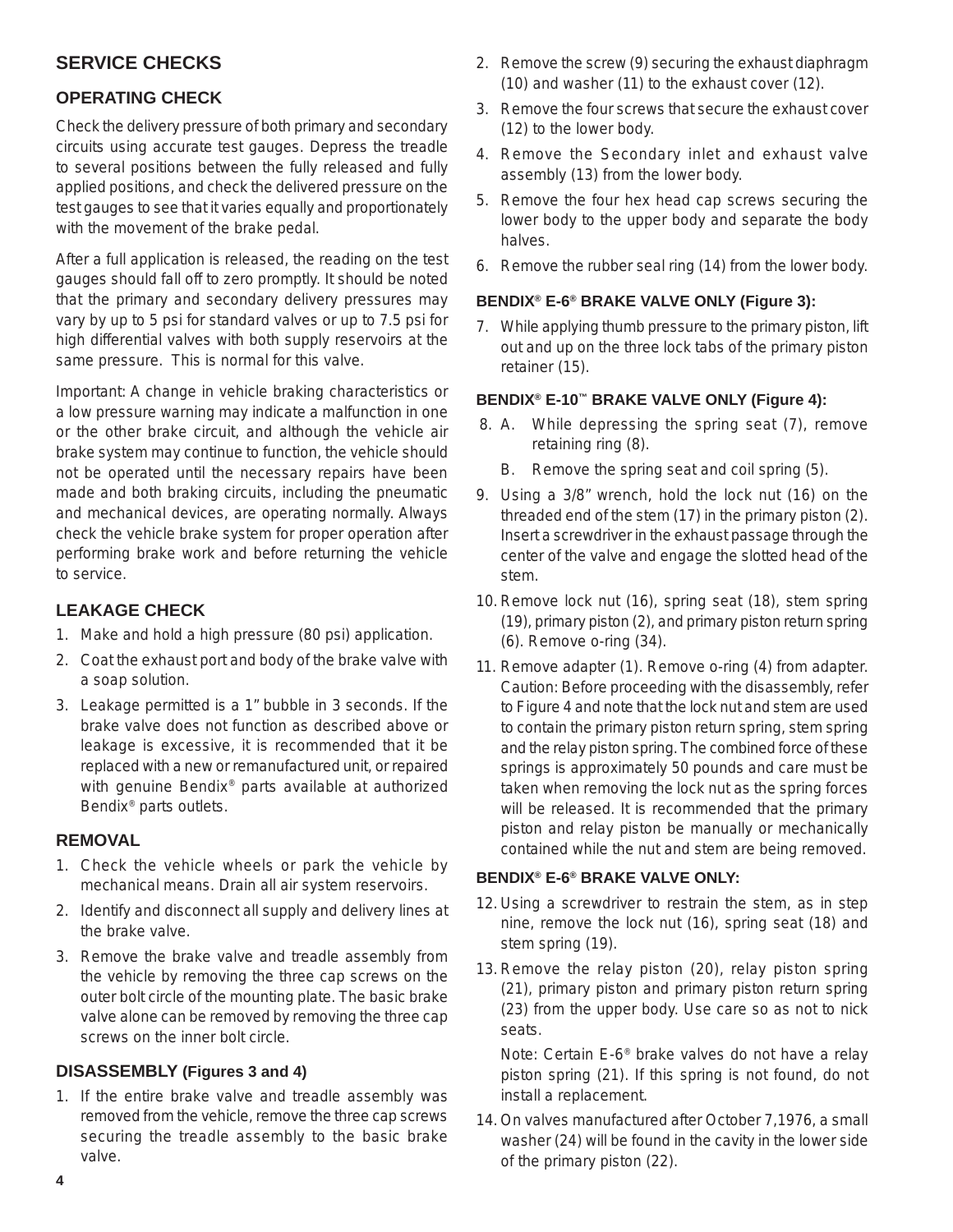- 15. Disassemble the primary piston by rotating the spring seat nut (25) counterclockwise. Separate the spring seat nut, spring seat (26), rubber spring (27) and remove the piston o-ring (28).
- 16. Remove the large (30) and small (31) o-rings from the relay piston (20).
- 17. Remove the retaining ring (32) securing the primary inlet and exhaust valve assembly (33) in the upper body and remove the valve assembly.

### **CLEANING AND INSPECTION**

- 1. Wash all metal parts in mineral spirits and dry.
- 2. Inspect all parts for excessive wear or deterioration.
- 3. Inspect the valve seats for nicks or burrs.
- 4. Check the springs for cracks or corrosion.
- 5. Replace all rubber parts and any part not found to be serviceable during inspection, using only genuine Bendix® brand replacement parts.

### **ASSEMBLY**

Prior to reassembling, lubricate all o-rings, o-ring grooves, piston bores and metal to metal moving surfaces with Dow Corning 55 M pneumatic grease (Bendix piece number 291126).

Note: All torques specified in this manual are assembly torques and can be expected to fall off, after assembly is accomplished. Do not retorque after initial assembly torques fall.

- 1. Install the primary inlet and exhaust assembly (33) in the upper body and replace the retaining ring (32) to secure it. Be sure the retaining ring is seated completely in its groove.
- 2. Install the large (30) and small (31) o-rings on the relay piston.
- 3. Install the primary piston o-ring (28) in the piston o-ring groove.

#### **BENDIX® E-6® BRAKE VALVE ONLY:**

- 4. Install the rubber spring (do not lubricate) (27), concave side down in the primary piston (22) and place the spring seat (26), flat side up, over the rubber spring.
- 5. Install the primary piston spring seat nut (25), with its hex closest to the spring seat, and rotate clockwise until the top surface of the spring seat is even with the top surface of the piston. Set aside.
- 6. Install large (30) and small (31) o-rings on relay piston (20).
- 7. Place relay piston, spring (21) (if used) in concave portion of relay piston and install relay piston through No. 1 inlet/exhaust assembly (33) and into under side of upper body.
- 8. Place screwdriver, blade up, in vise. Place stem (17) in relay piston upper body sub assembly over the blade of the screwdriver with blade engaged in the slot in the head of the stem.
- 9. Place the washer (24) over the stem. This washer should be installed in all valves.
- 10. Install primary return spring (23) in upper body piston bore.
- 11. Install the primary piston rubber spring sub assembly (steps 4 & 5) over the stem, into the upper body piston bore.
- 12. Compress the primary and relay pistons into the upper body from either side and hold them compressed, either manually or mechanically. See the cautionary note under step 11 in the Disassembly section of this manual.
- 13. Place the stem spring (19) over the spring seat nut (25) and the spring seat (18) over the stem.
- 14. Install the lock nut (16) on the stem and torque to 20 - 30 inch pounds.
- 15. Install the primary piston retainer (15) over the piston, making certain all three lock tabs have engaged the outer lip of the body.

## *GENERAL SAFETY GUIDELINES*

## *WARNING! PLEASE READ AND FOLLOW THESE INSTRUCTIONS TO AVOID PERSONAL INJURY OR DEATH:*

**When working on or around a vehicle, the following general precautions should be observed at all times.**

- **1. Park the vehicle on a level surface, apply the parking brakes, and always block the wheels. Always wear safety glasses.**
- **2. Stop the engine and remove ignition key when working under or around the vehicle. When working in the engine compartment, the engine should be shut off and the ignition key should be removed. Where circumstances require that the engine be in operation, EXTREME CAUTION should be used to prevent personal injury resulting from contact with moving, rotating, leaking, heated or electrically charged components.**
- **3. Do not attempt to install, remove, disassemble or assemble a component until you have read and thoroughly understand the recommended procedures. Use only the proper tools and observe all precautions pertaining to use of those tools.**